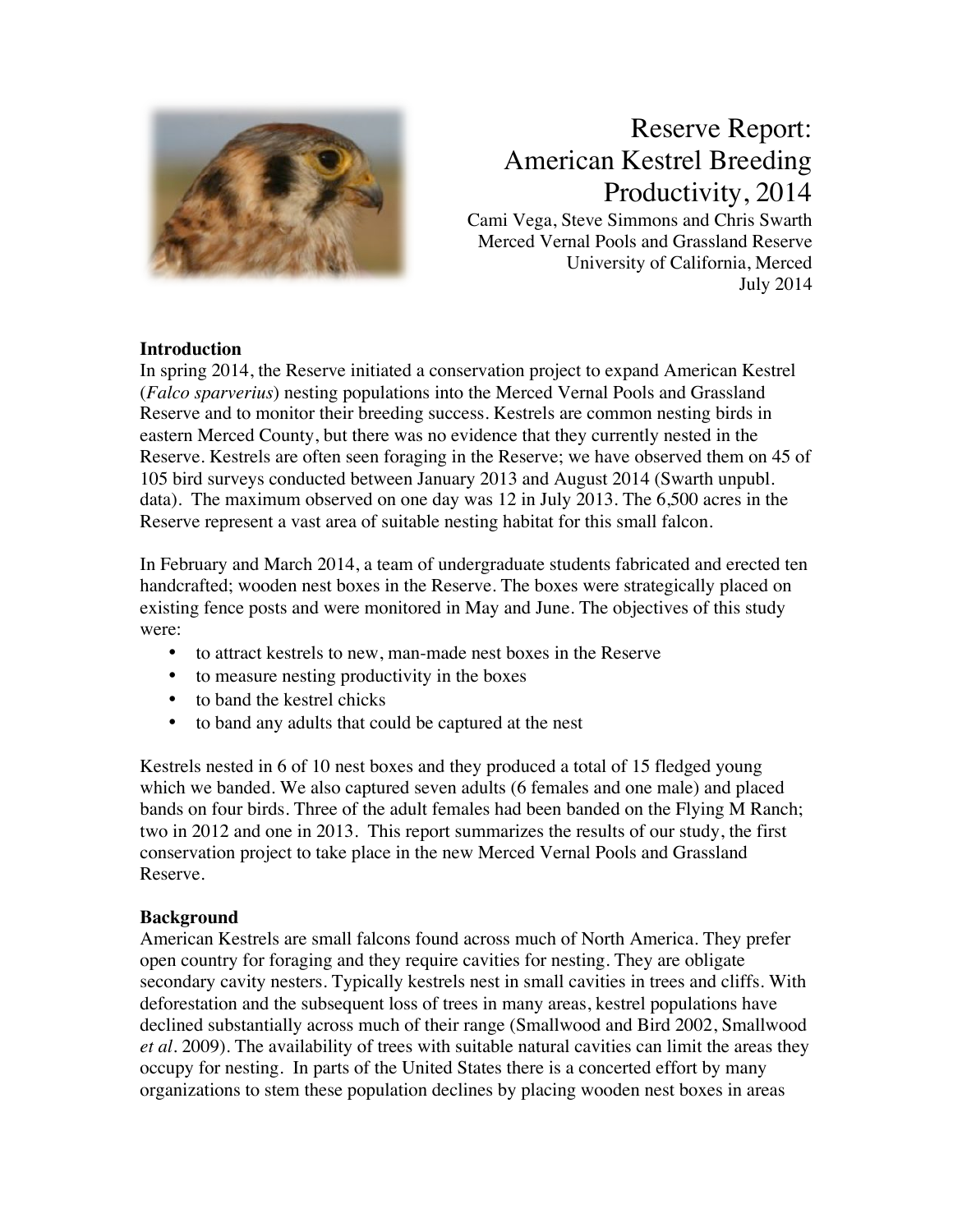that contain suitable foraging habitat. Kestrels will readily adopt these boxes, which serve as substitute nesting sites for the tree cavities that they nested in historically.

## **Identification Field Marks**

The American Kestrel is a robin-sized raptor with long, slender, pointed wings and a fairly long tail. Every time they alight on a perch, kestrels pump their tail several times – a classic behavior that helps to identify them. Up close it is possible to see two black vertical lines on the face. In flight, the long, narrow and pointed wings, long tail and rapid wing beats are characteristics they share with other falcon species. A kestrel could be mistaken for a Prairie Falcon, a much larger falcon that also occurs on the reserve. To recognize a kestrel, look for the bluish crown with the rufous or reddish patch on top, the reddish tail and reddish breast and black spots on a white belly. Males are slightly smaller than females and have blue-gray wings with dark primary feathers (Fig. 1). Females are



reddish brown on the back, wings and tail. Their distinctive call is another clue that helps with identification – a loud, ringing *kleeklee-klee.* Kestrels prefer open areas and can be seen perched on power poles or electrical lines throughout Merced County and the San Joaquin Valley. They can also be easily identified because of their unique habit of hovering in place on fast beating wings over open areas as they search for insects and mice on the ground*.*

# **Reproductive Biology**

Kestrels are typically monogamous (Wegner 1976). In our area kestrels begin courting in February and March, and they mate and lay eggs in April and May. Timing of clutch initiation varies with latitude. The incubation period is 30 days and the male and female share the incubation duties. The male begins transferring food to the female 4-5 weeks prior to laying. The female typically lays one egg a day and incubation begins upon laying the second to last egg (Smallwood and Bird 2002). Clutch size is usually 3 to 5 eggs. The elliptical eggs vary in color from white to cream and are overlaid with rust colored brown blotches. Nestlings hatching timing is variable within a few days to a couple of hours. Usually the last egg of a clutch is faced with a competitive developmental disadvantage because of the lack of heat. Hatching asynchrony is the result of differences in parental incubation behavior and size (Bortolotti and Wiebe 1993).

The chicks are semi-altricial and open their eyes fully by the third day. Within a week their skin and talons develop color. By the second week, downy plumage covers most of the body and they are large enough to be banded.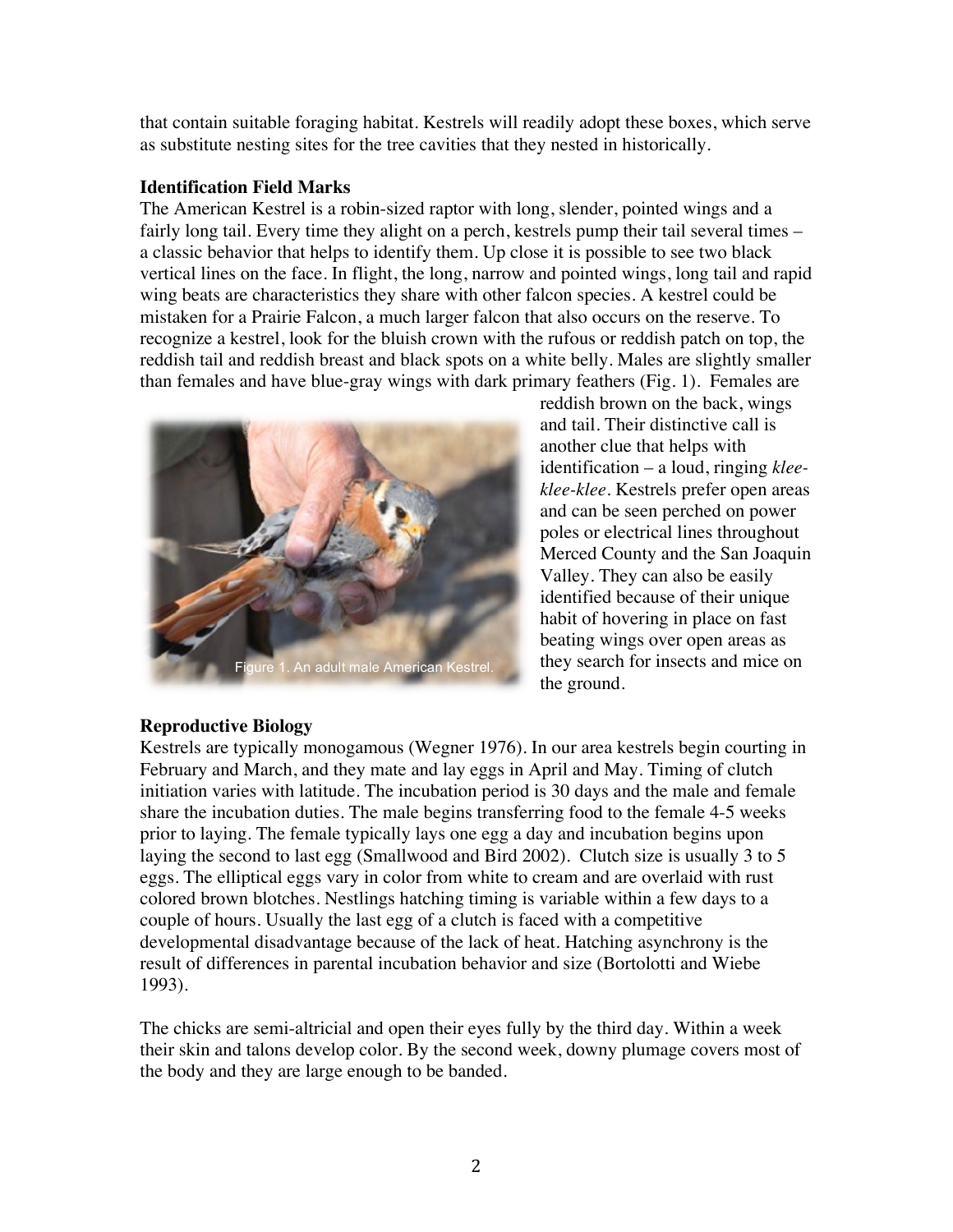The fledging period is 30 days. During this period both parents deliver prey to the chicks. A second brood may be produced, but these broods almost always have a lower chance of survival (Steve Simmons, pers. obs.).

During the first week after chicks hatch the male is the primary food provider, but thereafter the female takes the lead in bringing up to 40 items per day. Upon fledging the juveniles stay close to the nest, as they are dependent on the parents for food for about two weeks. Juveniles will likely migrate in August depending on prey availability and some go as far south as Mexico. Adults depart breeding grounds after old flight feathers are molted and new ones are grown.

#### **METHODS**



| Table 1. Location of the         |         |          |  |  |  |  |  |
|----------------------------------|---------|----------|--|--|--|--|--|
| <b>American Kestrel nests in</b> |         |          |  |  |  |  |  |
| the Reserve.                     |         |          |  |  |  |  |  |
| <b>Nest</b>                      | UTM     | UTM      |  |  |  |  |  |
| Number                           | Easting | Northing |  |  |  |  |  |
| KB1                              | 4139901 | 729007   |  |  |  |  |  |
| KB <sub>2</sub>                  | 4140165 | 729002   |  |  |  |  |  |
| KB <sub>3</sub>                  | 4140478 | 728901   |  |  |  |  |  |
| KB4                              | 4140659 | 728666   |  |  |  |  |  |
| KB <sub>5</sub>                  | 4140205 | 730579   |  |  |  |  |  |
| K <sub>B6</sub>                  | 4139994 | 730584   |  |  |  |  |  |
| K <sub>B</sub> 7                 | 4139922 | 730948   |  |  |  |  |  |
| KB8                              | 4140108 | 731375   |  |  |  |  |  |
| KB <sub>9</sub>                  | 4139544 | 729055   |  |  |  |  |  |
| KB10                             | 4138847 | 728244   |  |  |  |  |  |

#### **Nest boxes**

Students built the 10 nest boxes on 22 February at Steve Simmons house in Merced, under the supervision of Steve and Bill Ralph. The boxes were made of thick, rough cut wood and measured 18 inches by 8 inches by 8 inches (see nest box schematic). The diameter of the circular opening was 3 inches. Each box received several handfuls of wood shavings to provide a clean, soft substrate for the eggs. We followed recommendations of Bird and Palmer (1988), who stated, "Nest boxes should be placed in open habitat, at least 3 m high and unobstructed. The bottom of box should be covered with 4–6 cm of wood shavings to cushion and insulate eggs." The boxes were secured by bolts to wooden fence posts on 11 March and the geographical coordinates of each nest were recorded. Boxes were placed 2 m to 3 m above the ground and were spaced about 300 to 400 m apart. See Figure 2.

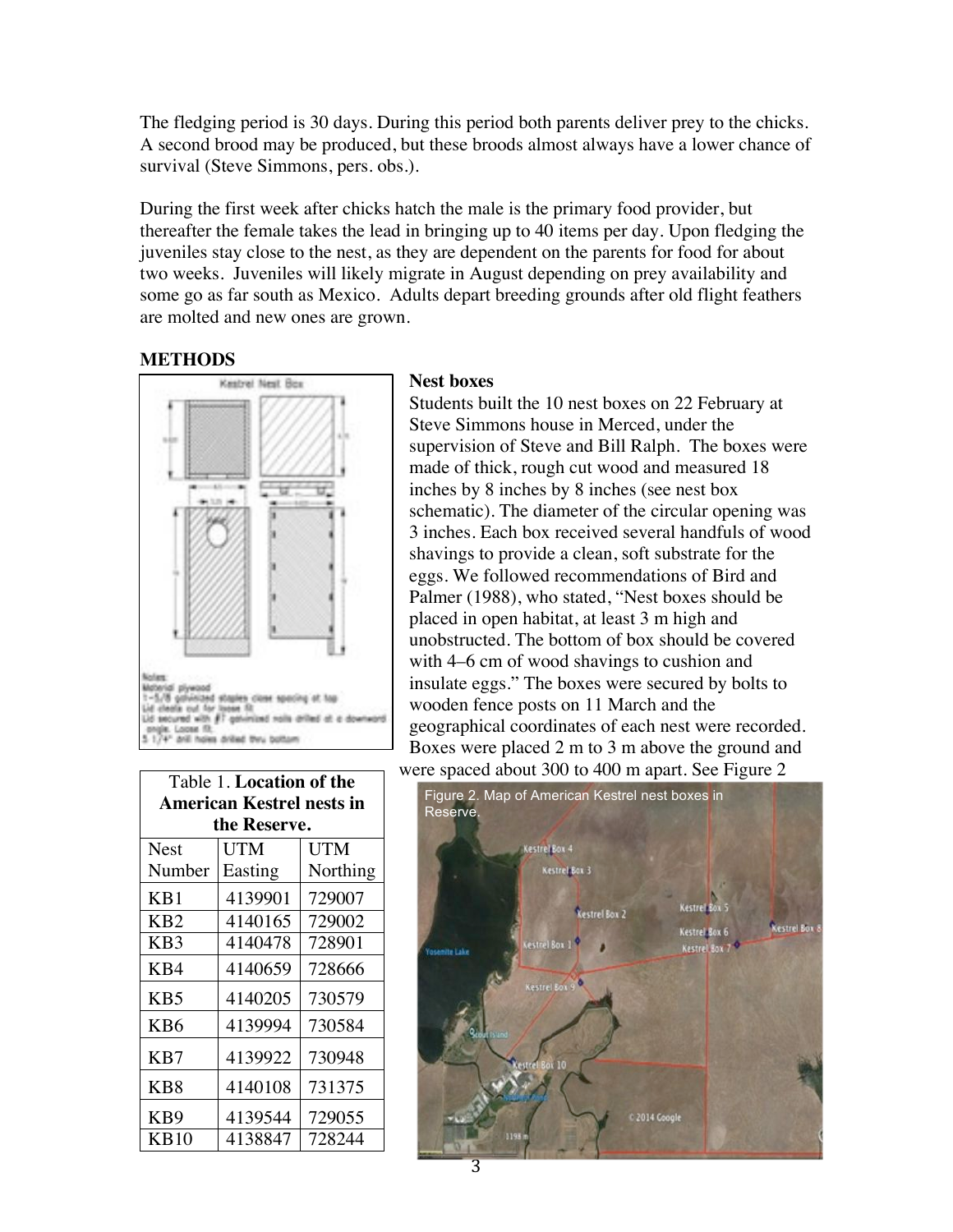and Table 1 for the location and geographic coordinates of the nest boxes.

# **Capturing, Handling, and Banding the Kestrels**

We traveled from nest box to nest box in a truck. When we arrived at each nest we placed a small, custom-made round plug on a handle that fit inside the nest opening. This plug prevented the adult from flying out of the nest, making it possible to capture and band any adults that happened to be in the nest. We then used a 7-foot ladder to reach the top of the box (Fig. 3). Atop the ladder, we removed several short nails on the sides of top and slid a secondary top underneath. The secondary top was designed with a hole large enough to put one arm in to capture the adult kestrel (Fig. 4). If an



adult was present it was promptly and carefully removed. With the bird firmly in hand and with wings held tight, we then checked for bands. We recorded the band number of any banded birds. If the bird was not banded we placed a band on the tarsus of the right leg. The band was opened with special pliers and carefully placed loosely around the bird's leg. Once placed around the leg, the open band was firmly secured in place with the pliers to ensure a comfortable, tight fit.

If no adult was in the nest box at the time we checked, the lid was removed so we could examine the contents of the box. If chicks were inside the nest we carefully removed them, placed them in a cloth bag and carried them to the ground. The chicks were removed from the bag one by one to be banded. At this time we attempted to determine the gender of each chick by examining the coloration of primary flight feathers. Primaries are blue in males and are brown in females; however if chicks are too young they can't be sexed. Chicks were held with the left hand in order to have the right hand free to hold the pliers and bands. The right leg of the chick was held between two fingers in order to place the band. After the band was secured on the leg the chicks were put back in the bag and were carefully placed back in the nest.

We monitored the nest boxes on four days (14 May, 22 May, 5 June and 9 June) to determine clutch size, hatching success, fledging success and overall productivity, and to band the chicks.

Birds were banded under U.S. Fish and Wildlife Service permit #20416 issued to Steve Simmons. The UC Institutional Animal Care and Use Committee (AUP14-0002) authorized the research protocol.

# **Diet Investigation**

Pellets are cast up regularly by raptors. They contain undigested prey remains such as bones, feathers, fur, fish scales and insect exoskeletal pieces. Pellets are an important source of information about what a raptor eats (Smallwood 1987). We collected these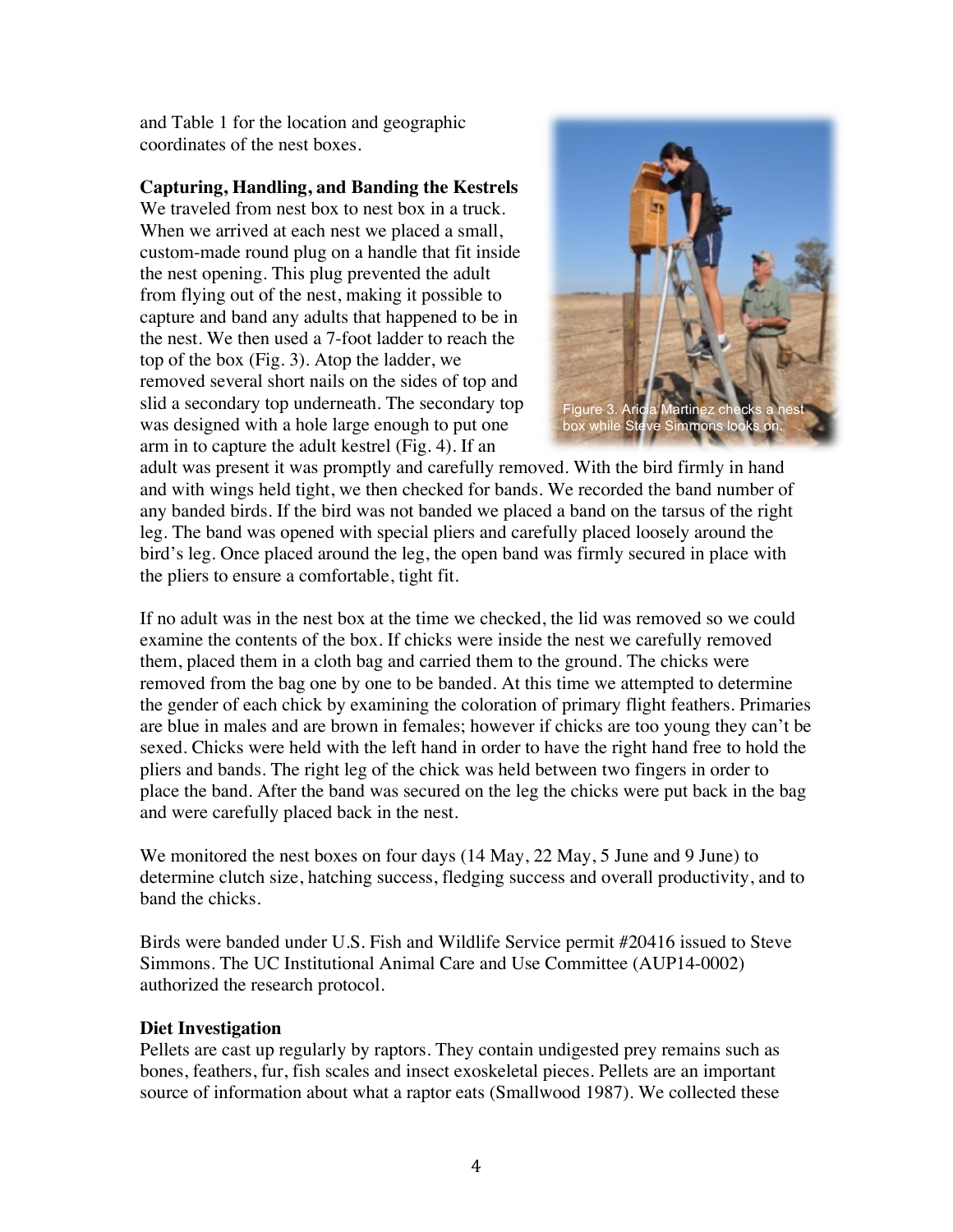regurgitated pellets from areas around the nests and will examine them in the lab to identify the remains and determine the diet of the kestrels.

### **Results**

In mid-March, within several days of placing the boxes, we observed kestrels inspecting the boxes. We began checking the boxes in late April by which time clutches should have been complete and some chicks would have hatched. On 28 April, nest KB1 had 5 chicks. Other nests had eggs, but no chicks. Visits to all nests were made on 14 and 22 May, and 5 and 9 June.

Table 2 indicates the clutch size, fate and productivity of the ten nests. Six of ten nests held eggs. Clutch size varied from 2 to 5 eggs. There were a total of 22 eggs in the 6 nests. Nests KB6 and KB8 had eggs, but failed to produce chicks. Two cold, abandoned eggs were collected. Their dimensions were 32 mm X 29 mm and 35 mm X 28 mm.



By the second week of May chicks were in four nests and eggs were in one nest. Of the 6 nests with eggs, four nests produced a total of 15 chicks. Nests KB1 and KB10 were the two most productive nests: 5 chicks fledged from each nest. Nest KB1 was on a fence post about 150 m north of the barn and nest KB10 was on a electrical pole next to Le Grand canal and adjacent to the main campus.

We also captured seven adults, four of which we banded (Table 2). Three of the females had been banded on the Flying M Ranch in 2012 and in 2013. The 2013 female was banded as a nestling, whereas the other two were banded as adults.

|                  |                         | Number of               |                                      |                          |
|------------------|-------------------------|-------------------------|--------------------------------------|--------------------------|
| Nest Box         | Clutch                  | Chicks                  | Number of Adults                     | <b>Previously Banded</b> |
| Number           | Size                    | <b>Banded</b>           | <b>Banded</b>                        | Adults (recaps)          |
| KB1              | $\overline{\mathbf{5}}$ | 5(1F & 4M)              |                                      | $F$ (#1783-41440)        |
| KB2              | $\Omega$                |                         | 0                                    |                          |
| K <sub>B</sub> 3 | 0                       | $\theta$                |                                      |                          |
| KB4              | 0                       | $\Omega$                | 0                                    | 0                        |
| K <sub>B5</sub>  | 4                       | 3(2F & 1M)              | $F$ (#1783-96235)                    |                          |
| K <sub>B</sub> 6 | 2                       | $0(1 \text{ cold egg})$ | $F$ (#1783-96245)                    | 0                        |
| K <sub>B</sub> 7 | $\mathfrak{D}$          |                         |                                      | $F$ (#1783-45362)        |
| K <sub>B</sub> 8 | 4                       | $0$ (Eggs gone)         | $\mathbf{\Omega}$                    | $F$ (#1783-46241)        |
| K <sub>B</sub> 9 | $\Omega$                |                         |                                      |                          |
| <b>KB10</b>      | 5                       | 5                       | $F$ (#1783-96227)<br>M (#1783-96226) | 0                        |
| Total 10         | 22                      | 15                      |                                      | 3                        |

Table 2. American Kestrel egg and chick production, and number of adults banded or recaptured at the 10 Reserve nests in 2014.  $F =$  female:  $M =$  male.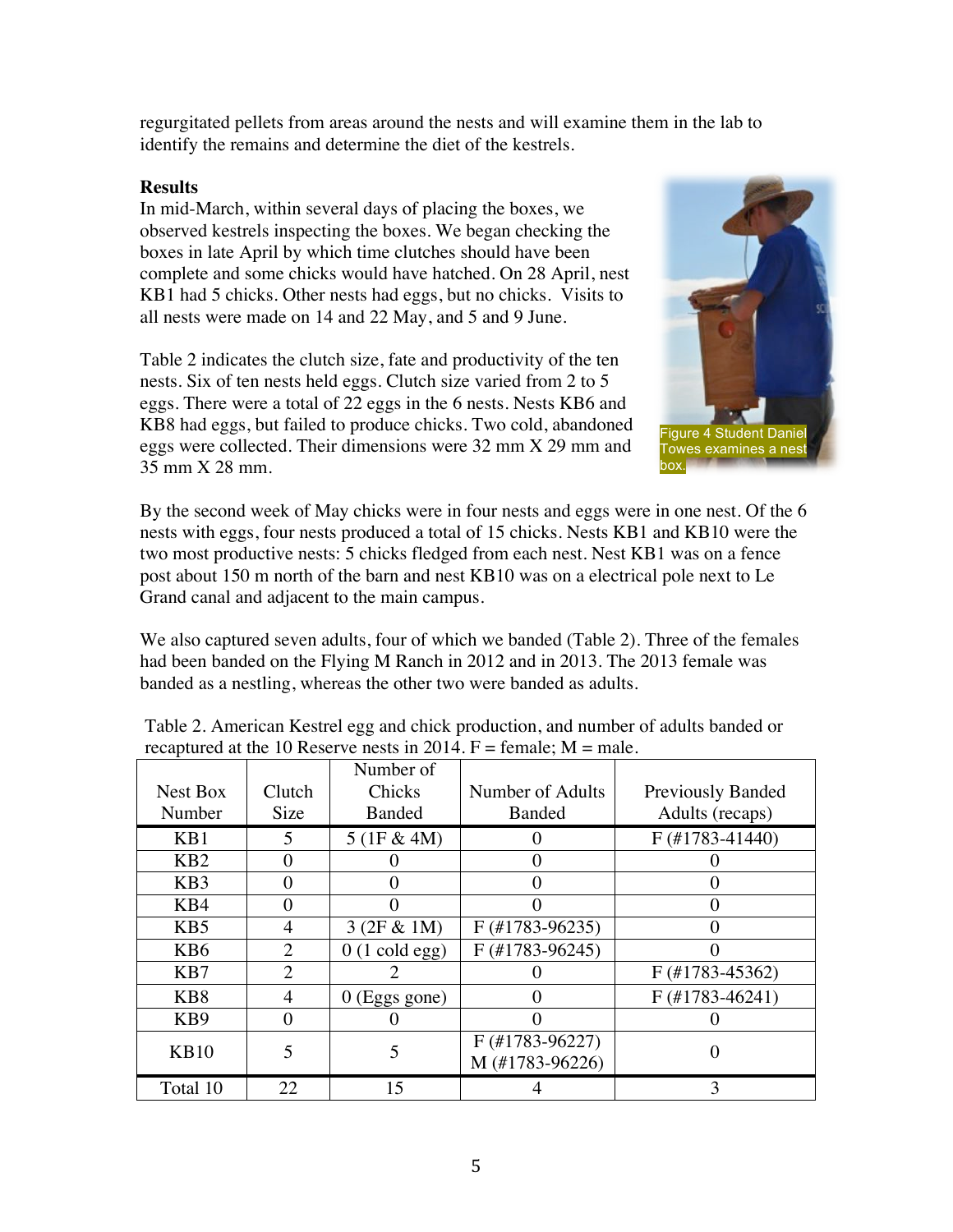The distance from banding nest box at the Flying M ranch to the Reserve nest boxes, for the three banded females, varied from 3.3 to 5.5 miles (Steve Simmons, unpubl. data).

After all chicks had fledged, we visited the nest boxes one final time on June 9 to collect regurgitated pellets and prey remains, clean out the feces-encrusted debris, and recharge the box with fresh shavings. Pellets have been taken to Marilyn Fogel's lab where she and lab technicians are examining the prey remains to determine what the kestrels are eating.

# **Notes from the Field**

# **May 14**

Steve Simmons, Katharine Cook, Bryan Juarez, Cami Vega, and Chris Swarth set out to monitor the nest boxes at 8:00 am. Nest KB10 was the first nest we checked because it had 5 chicks on 28 April. Here we found five healthy chicks, now older than two weeks. The chicks were left undisturbed as they were still too young to band. There were no adults in the nest. We set a specially designed nest hole barrier within the nest, which would trap an adult in the nest after it returned to the nest. Typically parents bring in more than two prey items per hour so we knew she would return soon. Upon returning to this nest a short while later we found both the female and the male in nest. It was unusual to capture two adults in this manner, but it was fortunate for us because we were able to band both adults.

Nest KB9 was empty, but held some dried grass apparently from European Starlings that had initiated, but later abandoned the nest. We removed the grass.

Nest KB1 was checked next, where we found five chicks that were two or three weeks old (Fig. 5). The chicks (4 males and 1 female) were banded. The chicks were plump and looked well fed; we found the remains of two voles (*Microtus* sp.) inside the nest. A box trap was set to catch the parents, and we captured a previously banded female.



Nests KB2, KB3, KB4, and KB6 were all empty. The nest boxes were used as a perch for feeding kestrels so we were able to collect some prey remains.

Nests KB5 held three chicks (2 female and 1 male) and one egg. The chicks were too young to band and we captured a new female.

Nest KB7 held two chicks which were too young to sex, but old enough to band.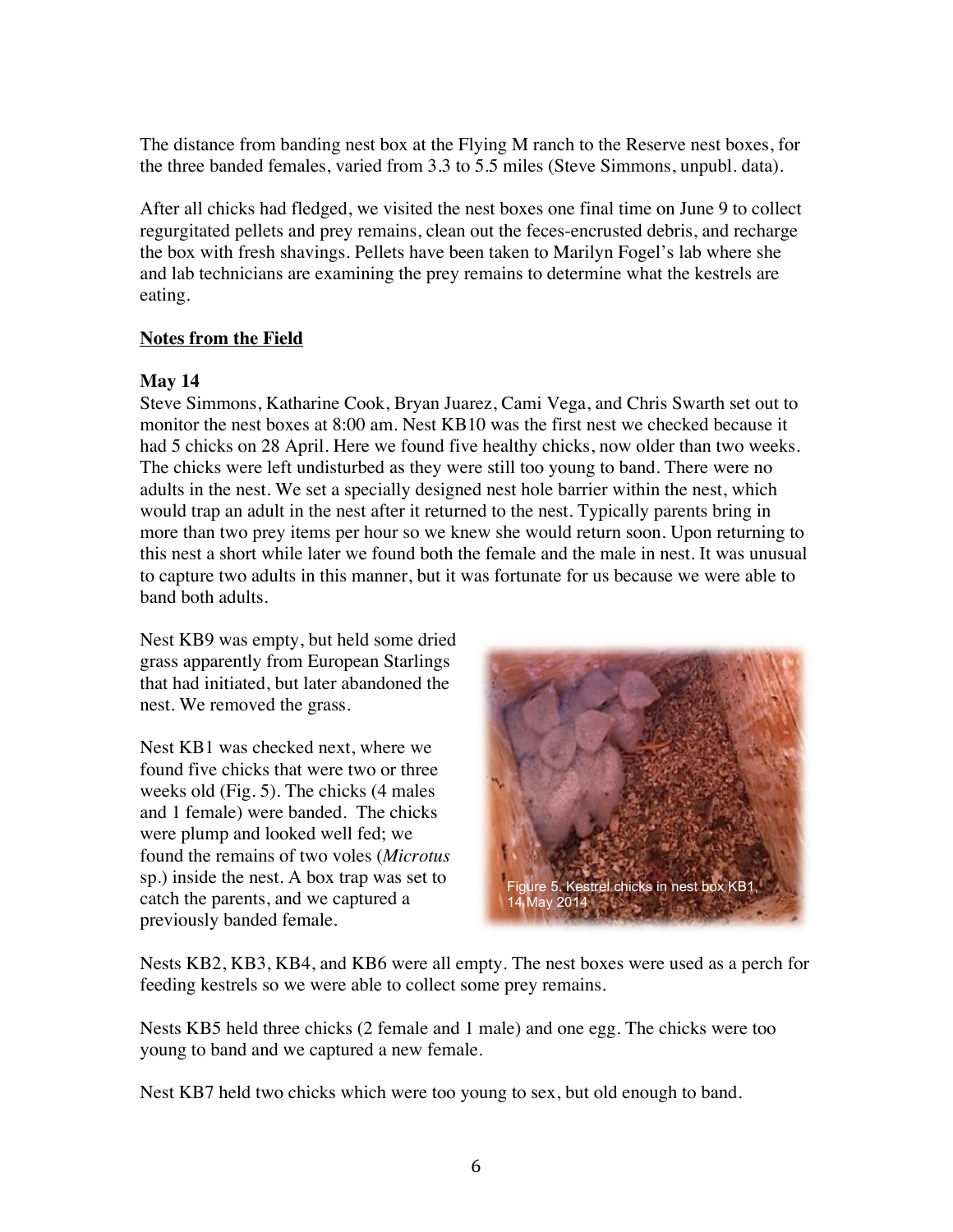Nest KB8 held two eggs. According to Steve Simmons there was little likelihood that young could fledge from this nest because of the late date.

# **May 22**

The four nests that were empty on May 14 (KB2, KB3, KB4, and KB6) were also empty today. Three chicks remained in KB5, but they were now old enough to band. We banded one female and two males. Nest KB7 held two chicks. We set up a nest box trap in KB7 and captured an adult female. Upon returning to the nest a short while later we discovered that we had caught the female and she was already banded. Steve had banded her at the Flying M Ranch in 2013 as a nestling.

In nest KB8 we found two additional eggs bringing the nest box total to 4 eggs. We captured and banded the adult female that was sitting on the eggs. The five chicks in nest KB10 were acquiring juvenile plumage and were now old enough to band.

# **May 28**

Cami Vega and Chris Swarth observed the male kestrel from nest KB10 as it perched near the campus hydroelectric plant about 380 m southeast of its nest. A colony of Cliff Swallows nested on the south side of the power plant and adults were feeding chicks at this time. As we watched the male flew to the edge of the building near the nests, swooped out of sight and a few seconds later appeared with a Cliff Swallow in his talons. He flew onto an electrical wire where we could easily see the rust colored rump of the swallow. Unfortunately we could not determine if the swallow was an adult or a juvenile. A few seconds later the kestrel flew to the barbed wire fence near where we were observing it. It perched on a post (Fig. 6). The swallow was not moving.



A few more seconds and the kestrel flew off, but it dropped the swallow. We thought the swallow was dropped into the tall grass so we immediately began searching the grass. We could not find the swallow and we suspect that the swallow was not dead and that it may have flown off. Unfortunately everything happened so quickly that we were uncertain if the swallow was dead or alive.

# **June 5**

Nest KB6 now held two eggs whereas it was empty on May 22. Steve doubted that these eggs would hatch considering the late date. Nest KB8, which had four eggs on 22 May,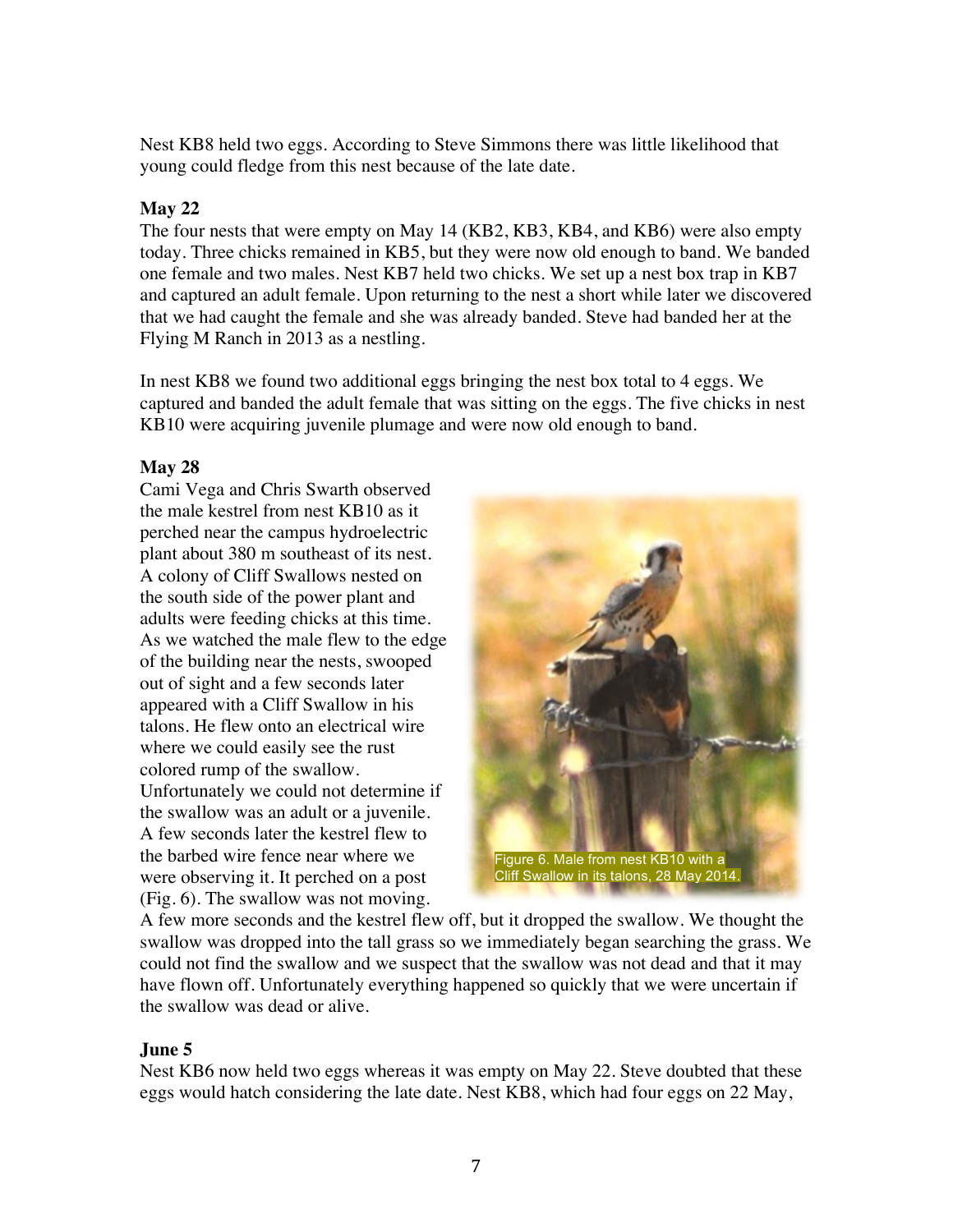was now empty. There were no eggshells in the nest, which suggests that a snake may have eaten the eggs. We have collected the shed skin of a Gopher Snake in the Reserve. The chicks from KB10 were still in the nest. All chicks from nests KB1, KB2, KB5, and KB7 had fledged. We observed several juveniles flying over the grasslands near their nests; these were probably the fledged young from the nearby nests. All other boxes were empty.

# **June 9**

The five chicks from KB10 had fledged. Nest KB6 held a single cold egg (collected), but the other egg was missing. Cleaned all nest boxes and placed wood fresh shavings in each.

# **Behavioral Observations at Nest KB10**

On May 16, Cami Vega and Chris Swarth observed nest KB10 for one hour, from 12:00 to 13:00. With binoculars we observed the nest from the east side of the new Student Services Building, adjacent to the Le Grand canal. We were about 75m from the nest. Our observations are summarized below:

12:02. Female kestrel on lower electrical wire above nest. She stares at ground.

12:10. Male arrives with mouse in talons. Flys to canal bank, lands, then flies to lower electrical wire but without the mouse. Where is the mouse? Did he eat it?

12:13. Female and male are perched on lower electrical wire above nest.

12:19. Male flies to ground below wire captures an insect and eats it. Male returns to wire. Male flies to ground again, captures an insect and eats it.

12:20. Female flies off. Male flies off.

12:25. Female returns with no food and perches on wooden crossbar at top of power pole.

12:25. A different female kestrel flies over the canal from east to west.

12:38. Female remains on wooden crossbar at top of power pole.

12:50. Female remains on wooden crossbar at top of power pole. No male in vicinity.

12:58. A Northern Mockingbird lands near the female kestrel, calls loudly and dives on the female.

13:00. Female flies into nest box.

13:01. Female flies out of nest box and perches on lower electrical wire.

13:02. Female flies out of sight to the south. Observations are ended.

# **Discussion and Conclusions**

This conservation project demonstrates how a bird species such as the American Kestrel, which has special habitat requirements, can respond quickly and positively when a limiting factor such as nest sites are suddenly made available to them. Several factors may be responsible for this response. Researchers have found that the initial introduction of nest boxes to an area should be expected to result in high levels of occupancy (Smallwood *et al.* 2009). This is because there may be floaters (non-breeding birds without territories) in the population that are excluded from nesting by older, more experienced birds. Floaters are individuals that are able to enter the reproductive population as breeders when a breeding site or a potential mate becomes available. When new sites such as nesting boxes are provided the floaters may quickly take advantage (Penteriani *et al.* 2010). Another factor that may have caused the high occupancy that we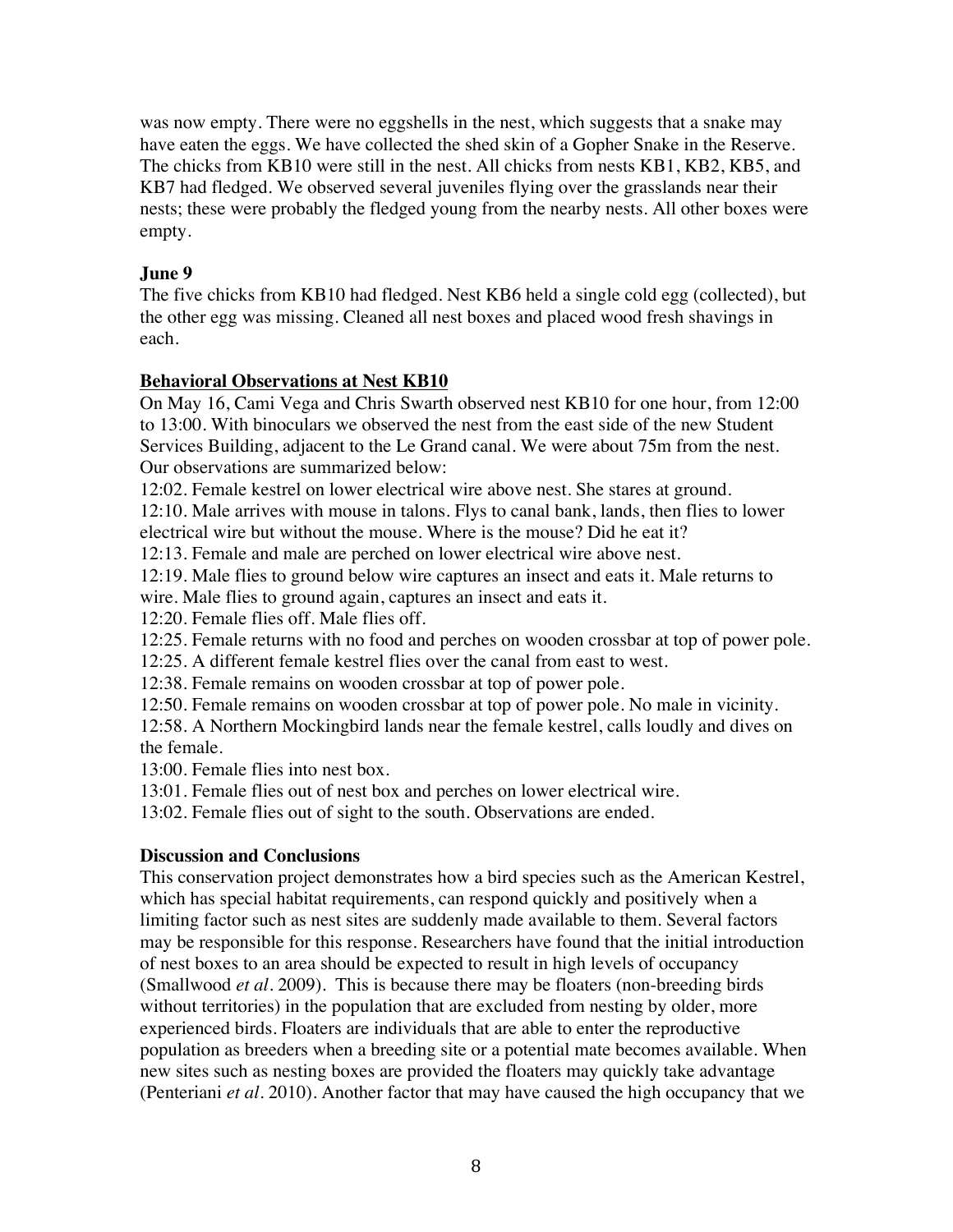documented could be related to the sudden loss of nesting boxes just a few miles south of the Reserve. For many years, Simmons monitored over 150 American Kestrel nest boxes on the adjacent 15,000-acre Flying M Ranch. In winter 2014, however, he was asked by the ranch owners to remove those boxes from the ranch. As a result, many kestrels that had formerly used the Flying M Ranch for nesting now had to look for nesting sites elsewhere. These factors – new nest boxes available in the Reserve and the loss of many nest boxes on the nearby ranch – likely played a role in our 60% nest box occupancy rate. Six of ten nest boxes were occupied within weeks of their placement and a total of 15 kestrel chicks fledged from these boxes. High occupancy and high productivity is especially encouraging considering that central California is in a severe drought, which could lead to depressed reproduction in many bird species.

Kestrel population declines have been largely ascribed to habitat loss and degradation (Smallwood *et al*. 2009), although disease and pollution are also important factors in some areas. The availability of trees with suitable natural cavities limits their breeding range. The availability of small mammals can be reduced because of drought, thus kestrel energy intake at these times can be limited by the prey they can find. Regardless, the mean nesting success (nesting attempts resulting in at least one chick surviving to banding age) was 68%. Though the study area appears suitable and kestrels had good reproductive success, there are simply fewer kestrels in the area than historically (Steve Simmons, pers. obs.). This decline may be associated with an increase in mortality during the non-breeding season due to the suitability of their wintering grounds (Smallwood and Bird 2002). The widespread decline in kestrel populations cannot be accredited to a single factor but it must be taken into consideration the importance of creating nesting habitats for them. We were pleased to discover that kestrels clearly found the Reserve to be suitable for nesting. We will continue to monitor the nests over the nest few years and will consider increasing the number of nest boxes.

There are several other American Kestrel nest box projects in this area. For example, Bill Ralph recently initiated a nest box program in the Merced County area. From his analysis and monitoring in 2014, Ralph concluded that this was a poor year for American Kestrels in terms of young produced. Many nestlings in his study were either predated, ejected by starlings, or suffered high mortality related to the drought. He monitored 151 nest boxes, however, there were only 35 nesting attempts and only 17 successful nests (a successful nest fledged at least one chick). In Ralph's study, out of 138 eggs laid, only 52 nestlings fledged: a success rate of only 38%. In contrast in our study, out of 22 eggs laid, 15 nestlings fledged: a success rate of 68%

Late clutches often are not as successful as earlier clutches. In our study no eggs hatched after 22 May. These eggs were laid later in the breeding season thus had a lower likelihood of survival. According to Steve Simmons' data from 2003-2012, the fledging success rate of

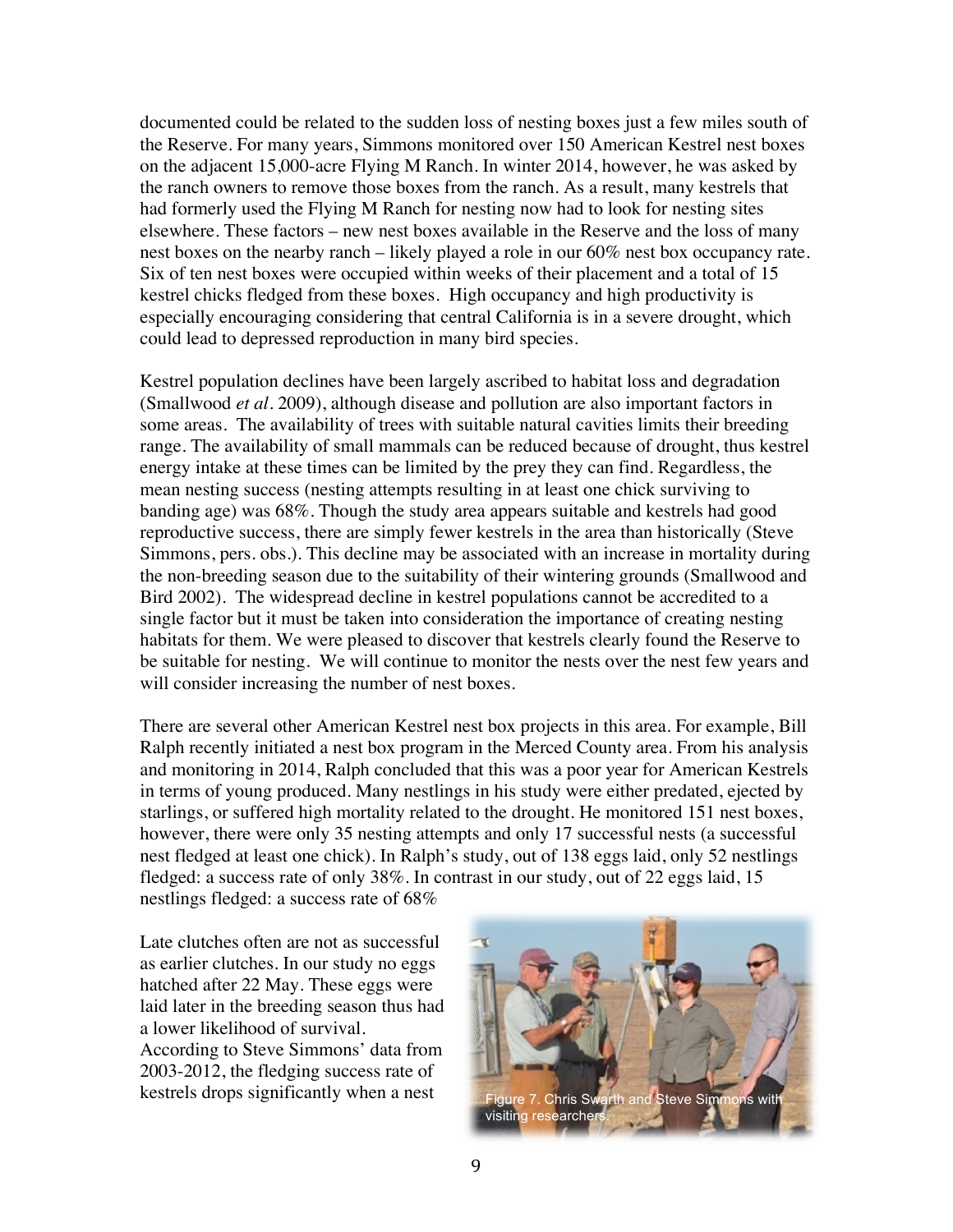is initiated late in the season. The likelihood of a nest being successful (eg. a nest that produces at least one fledgling) declines from over 80% if initiated in April and May to less than 11% when the nest is initiated in mid-May or later (S. Simmons, unpubl. data). See Table 3 for the percentage of successful nests by month that were monitored during ten breeding seasons.

| Table 3. Monthly variation in nest success of American Kestrels in eastern Merced |       |       |          |         |      |  |  |  |
|-----------------------------------------------------------------------------------|-------|-------|----------|---------|------|--|--|--|
| County, California, 2003-2012. Steve Simmons, unpubl. data.                       |       |       |          |         |      |  |  |  |
|                                                                                   | March | April | May      | June    | July |  |  |  |
| <b>Total Nest Initiations</b>                                                     | 207   | 185   | 39       | 57      |      |  |  |  |
| Number of Successful Nests                                                        | 178   | 152   | Q        |         |      |  |  |  |
| Percentage of Successful Nests                                                    | 86.0% | 82.2% | $23.1\%$ | $7.0\%$ |      |  |  |  |

Kestrels are opportunistic raptors that take a wide variety of vertebrate and invertebrate prey. According to Sherrod (1978), terrestrial arthropods and small vertebrates, especially small rodents, are the main kestrel prey. Through a preliminary analysis of 18 pellets we collected at the nest boxes, we discovered that most pellets were composed primarily of insect parts. Pellets were dissected dry in accordance with the method of Davis (1975). Grasshopper and dragonfly exoskeletal remains predominated, however we also identified beetle and arachnid remains. Only a few pellets contained fur or animal bones. Of the pellets that were dissected, one contained the jawbone of a vole (*Microtus* sp.). We also collected four pocket gopher (*Thomomys bottae*) skulls that we found inside nest boxes KB1 and KB10. Pocket gophers are large prey, at 62 to 122 grams (Howard and Childs 1959), for a kestrel which weighs from 80 to 165 grams (Smallwood and Byrd 2002). Simmons has not identified gopher remains in kestrel boxes before and was surprised at this discovery.

Errington (as quoted in Davis 1975) discovered many years ago that *Falconiformes*  pellets are imperfect indicators of diet compared with those of owls since digestion is more thorough in *Falconiformes*, leaving fewer of the hard parts of prey. We will recognize this bias in our eventual analyses of pellets.

Variation in food availability can influence kestrel clutch size and health (Dawson and Bortolotti 2002). The size and availability of the prey items may also influence sexual size dimorphism, nestling competition, and sex ratio within clutches (Anderson *et al*. 1993). For the past several years Central California and Merced County have experienced a serious drought. Dawson and Bortlolotti (2002) also found that food supply and weather influence parental provisioning, offspring size and mortality. Anderson *et al.* (1993) found that when food shortages occurred and only small prey is fed to nestlings, females survive at higher rates than males. Grasshoppers were observed in swarms throughout the grasslands in June and July, suggesting that this prey item was plentiful during our study.

In conclusion, we learned a tremendous amount about American Kestrel reproductive biology by erecting the nest boxes and following the fate of the breeding efforts. Kestrels are now a member of the breeding avian community of the Reserve. This winter we will further evaluate our findings to determine if we want to expand the number of nest boxes.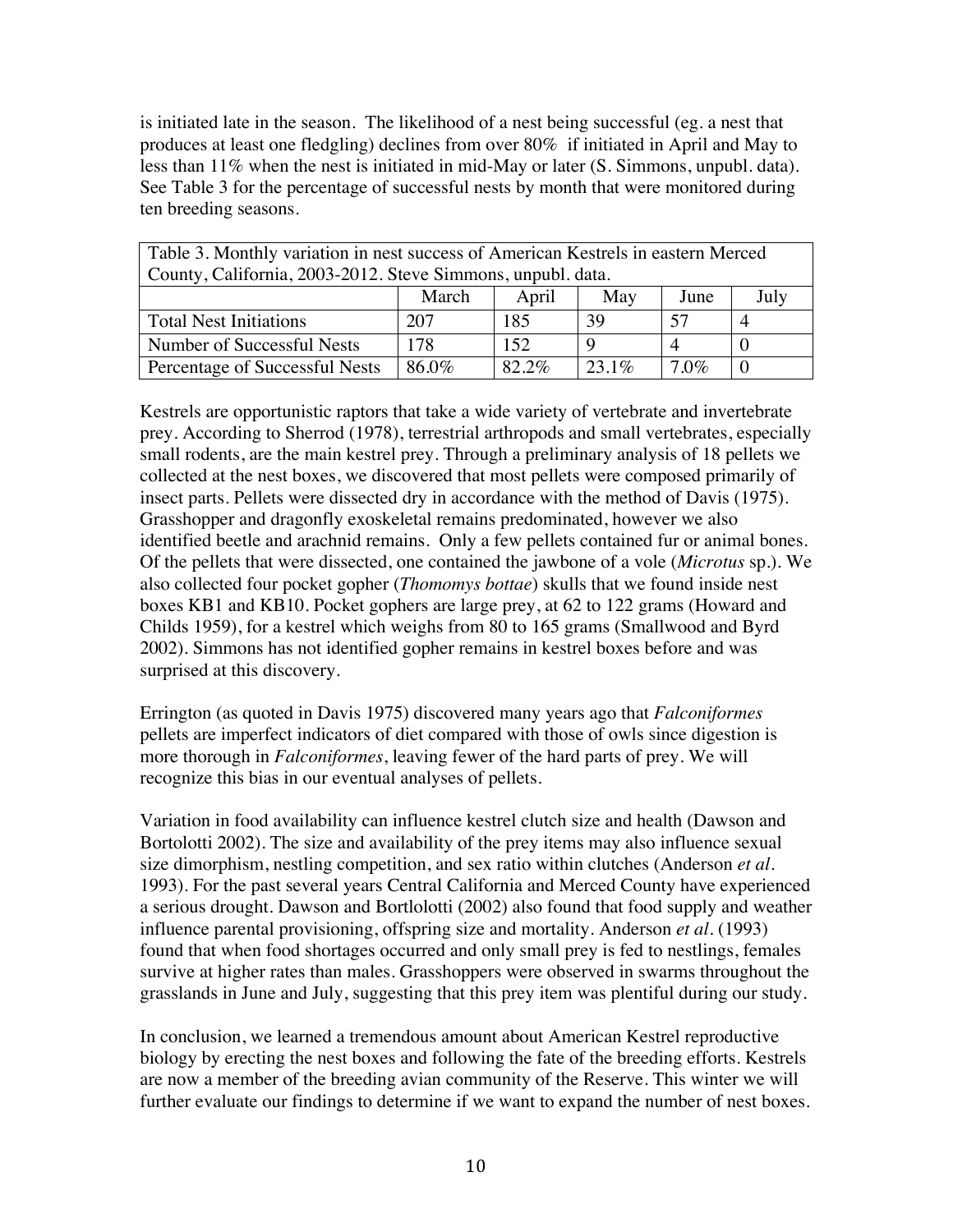#### **Future Research Questions**

- The relationship between kestrel prey availability and weather. Dawson and Bortolotti (2000) examined how natural variation in abundance of prey impacts parent, and offspring size and survival.
- Kestrel foraging during the breeding season Rudolph (1982) looked at the hunting methods and foraging strategies during breeding.
- Kestrel clutch size and nesting success Tella *et al*. (2000) studied the trade-off between clutch size and nestling viability in a cross-fostering experiment that examined offspring immunocompetence by measuring the T-cell-mediated immune response of fledglings.
- Mating success and plumage condition Wiehn *et al*. (1997) examined the role of blood parasites in kestrel mating success and host fitness and found that reproductive effort may result in parasitic infections.

#### **Acknowledgements**

We thank Bill Ralph for helping to supervise nest box construction. We thank Billy Lopez of General Wood Products of Vernalis for donating the lumber to build the nest boxes. For building the boxes, we thank UC Merced students Katherine Cook, Abigail Dziegiel, Bryan Juarez, Dmitri Medvedko, Jordan Stratford, Brandon Tran, and Cecilia Valdovinos. For help erecting the nest boxes and assisting with the banding we thank David Araiza, Jessica Blois, Esther Buie, Bryan Juarez, Aricia Martinez, Dmitri Medvedko, and Daniel Towes. Thanks to Kaitlin Maguire for identifying the *Thomomys* and *Microtus* bones in a nest box and in several pellets.

#### **Literature Cited**

- Anderson, D. J., Budde, C., Apanius, V, Gomez, E. J., Bird, M. D., Weathers W. W. 1993. Prey size influences female competitive dominance in nestling American Kestrels (*Falco sparverius*). Ecology 74: 367-376.
- Bird, D. M. and R. S. Palmer. 1988. American Kestrel. Pages 253-290 in Handbook of North American birds. Vol. 5: diurnal raptors. Pt. 2. (Palmer, R. S., Ed.) Yale Univ. Press, New Haven, CT.
- Bortolotti, G. R., and Wiebe K. L. 1993. Incubation behavior and hatching patterns in the American Kestrel *Falco sparverius*. Ornis Scandinavica 24: 41-47.
- Bortolotti, G. R., Wiebe, K. L., and Iko, W. M. 1991. Cannibalism of nestling American Kestrels by their parents and siblings. Canadian Journal of Zoology 69: 1447-1453.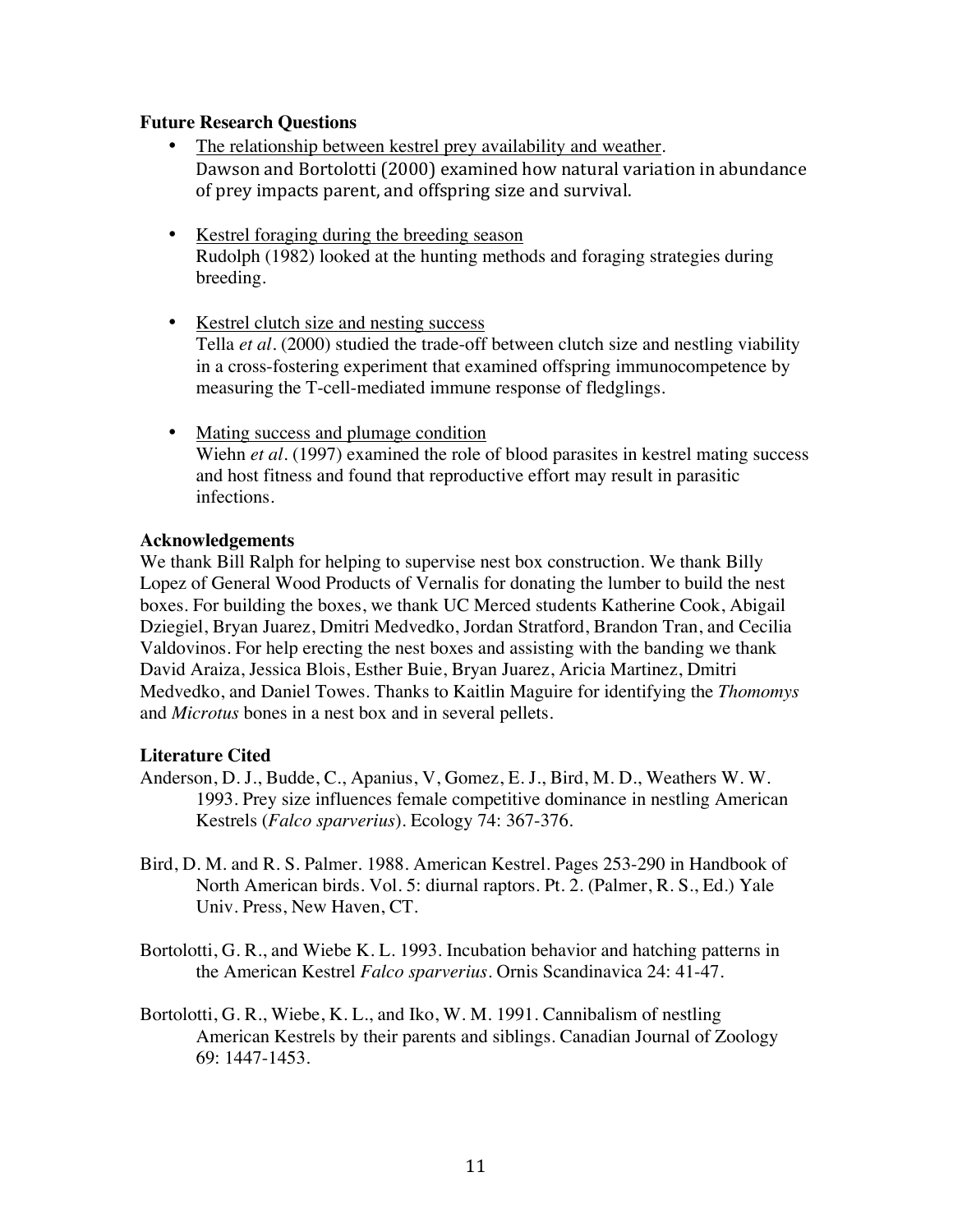- Davis, T. A. W. 1975. Food of the Kestrel in winter and early spring. Bird Study, 22(2), 85-91.
- Dawson, R. D., and Bortolotti. G. R. 2000. Reproductive success of American Kestrels: the role of prey abundance and weather. Condor 102: 814-822.
- Errington, P. L. 1930. The pellet analysis method of raptor food habits study. Condor, 32:292-296.
- Errington, P. L. 1932. The technique of raptor food habits study. Condor, 34:75-86.
- Howard, W.E., and H.E. Childs, Jr. 1959. Ecology of pocket gophers with emphasis on *Thomomys bottae mewa*. Hilgardia 29: 279-358.
- Masman, D., Gordijn, M., Daan, S, and Dijkstra, C. 1986. Ecological energetics of the Kestrel: field estimates of energy intake throughout the year. Ardea 74: 24-39.
- Penteriani, V., Ferrer M. and Delgado M.M.. 2010. Floater strategies and dynamics in birds, and their importance in conservation biology: towards an understanding of nonbreeders in avian populations. Animal Conservation 2011: 1-9.
- Rudolph, S. G. 1982. Foraging strategies of American Kestrels during breeding. Ecology 63:1268-1276.
- Sherrod, S. K. 1978. Diets of North American *Falconiformes*. Raptor Res. 12:49-121.
- Smallwood, J. A. 1987. Sexual segregation by habitat in American Kestrels wintering in south-central Florida: vegetative structure and responses to differential prey availability. Condor 89: 842-849.
- Smallwood, J. A. and Bird, D. M. 2002. American Kestrel (*Falco sparverius*), The Birds of North America Online (A. Poole, Ed.). Ithaca: Cornell Lab of Ornithology; Retrieved from the Birds of North America Online: http://bna.birds.cornell.edu/bna/species/602
- Smallwood, J. A., Causey, M. F., Mossop, D. H., Klucsarits, J. R., Robertson, B., Robertson, S., Mason, J, Maurer, M., Melvin, R., Dawson, R., Bortolotti, G., Parrish, J. W., Breen, K., & Boyd, K. 2009. Why are American Kestrel (*Falco sparverius*) populations declining in North America? Evidence from nest-box programs. Journal of Raptor Research, 43(4), 274-282.
- Wiebe, K. L., and Bortolotti, G. R. 1995. Food-dependent benefits of hatching asynchrony in American Kestrels *Falco sparverius*. Behavioral Ecology and Sociobiology 36: 49-57.